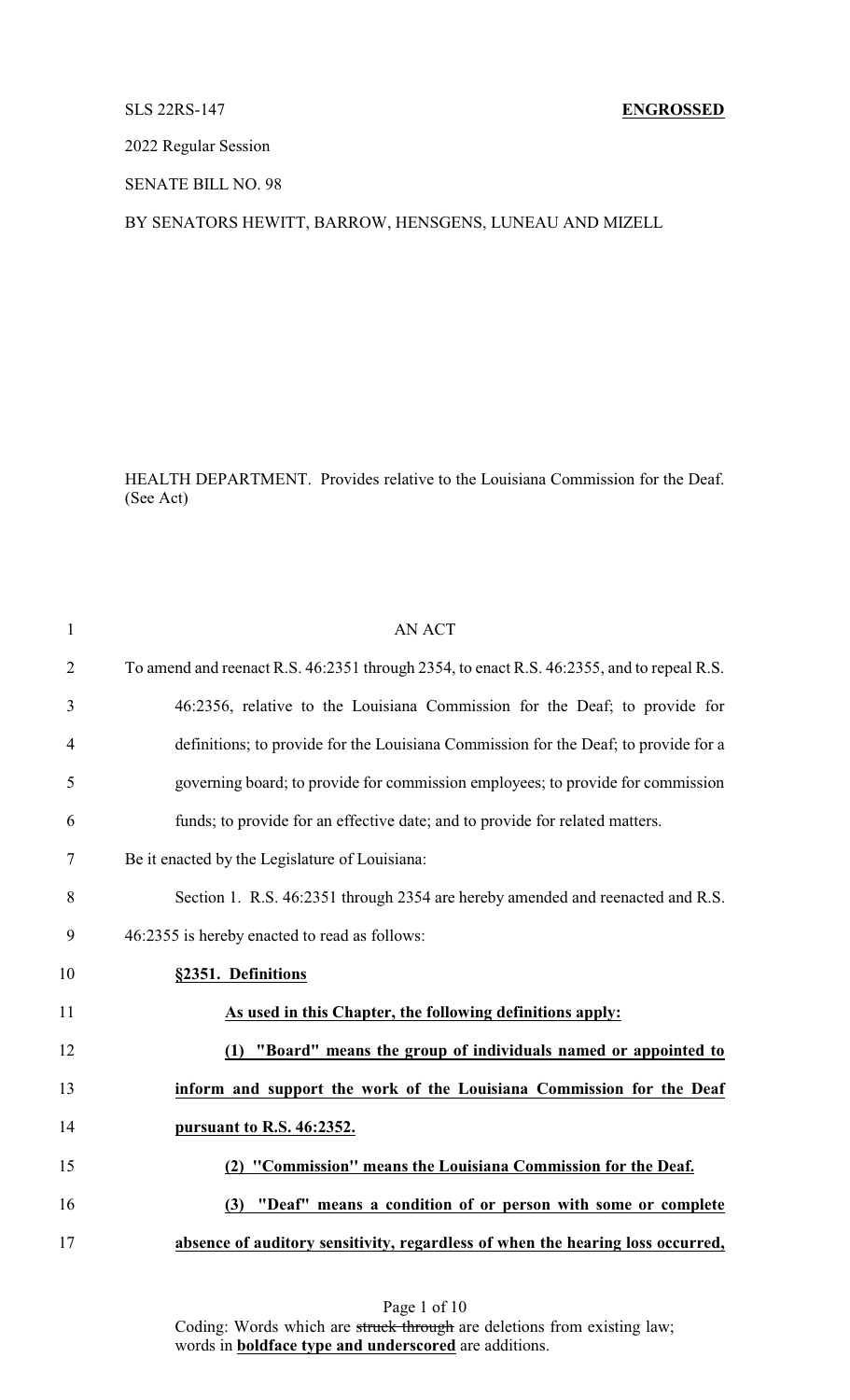| $\mathbf{1}$   | and is most often represented with a lowercase letter "d". Methods of               |
|----------------|-------------------------------------------------------------------------------------|
| $\overline{2}$ | communication may include American Sign Language or spoken English. The             |
| 3              | term "Deaf" when written or expressed with an uppercase letter "D",                 |
| 4              | specifically refers to a group of deaf individuals who identify as a cultural and   |
| 5              | linguistic minority with specific languages, namely visual or tactile methods of    |
| 6              | communication, and social mores.                                                    |
| $\tau$         | (4) "DeafBlind" means a condition of or person with concomitant visual              |
| 8              | and auditory sensitivity to the extent that it causes extreme difficulty in gaining |
| 9              | independence in daily life activities, achieving psycho-social adjustments, or      |
| 10             | obtaining a vocation.                                                               |
| 11             | (5) "Department" means the Louisiana Department of Health.                          |
| 12             | "Hard of hearing" means a condition of or person with total or<br>(6)               |
| 13             | partial inability to hear sound, but not to the extent that the person must rely    |
| 14             | primarily on visual communication.                                                  |
| 15             | "Hearing" means any person who has average to above hearing<br>(7)                  |
| 16             | levels.                                                                             |
| 17             | "Interpreter" means an individual involved in the process of<br>(8)                 |
| 18             | interpreting or transliterating between the English language and American Sign      |
| 19             | Language or any communication modes used by d/Deaf, DeafBlind, or hard of           |
| 20             | hearing persons. Communication modes may include but are not limited to cued        |
| 21             | speech and tactile sign.                                                            |
| 22             | (9) "Secretary" means the secretary of Louisiana Department of Health.              |
| 23             | \$2351. §2352. Creation; board membership; terms; compensation                      |
| 24             | A. The Louisiana Commission for the Deaf, hereinafter referred to as "the           |
| 25             | commission", is hereby created and established within the Louisiana Department of   |
| 26             | Health. The commission shall function as a program of the state and serve as        |
| 27             | the principal agency of the state providing leadership to promote the general       |
| 28             | welfare of d/Deaf, DeafBlind, and hard of hearing individuals. The secretary        |
| 29             | shall appoint a director in accordance with R.S. 46:2354.                           |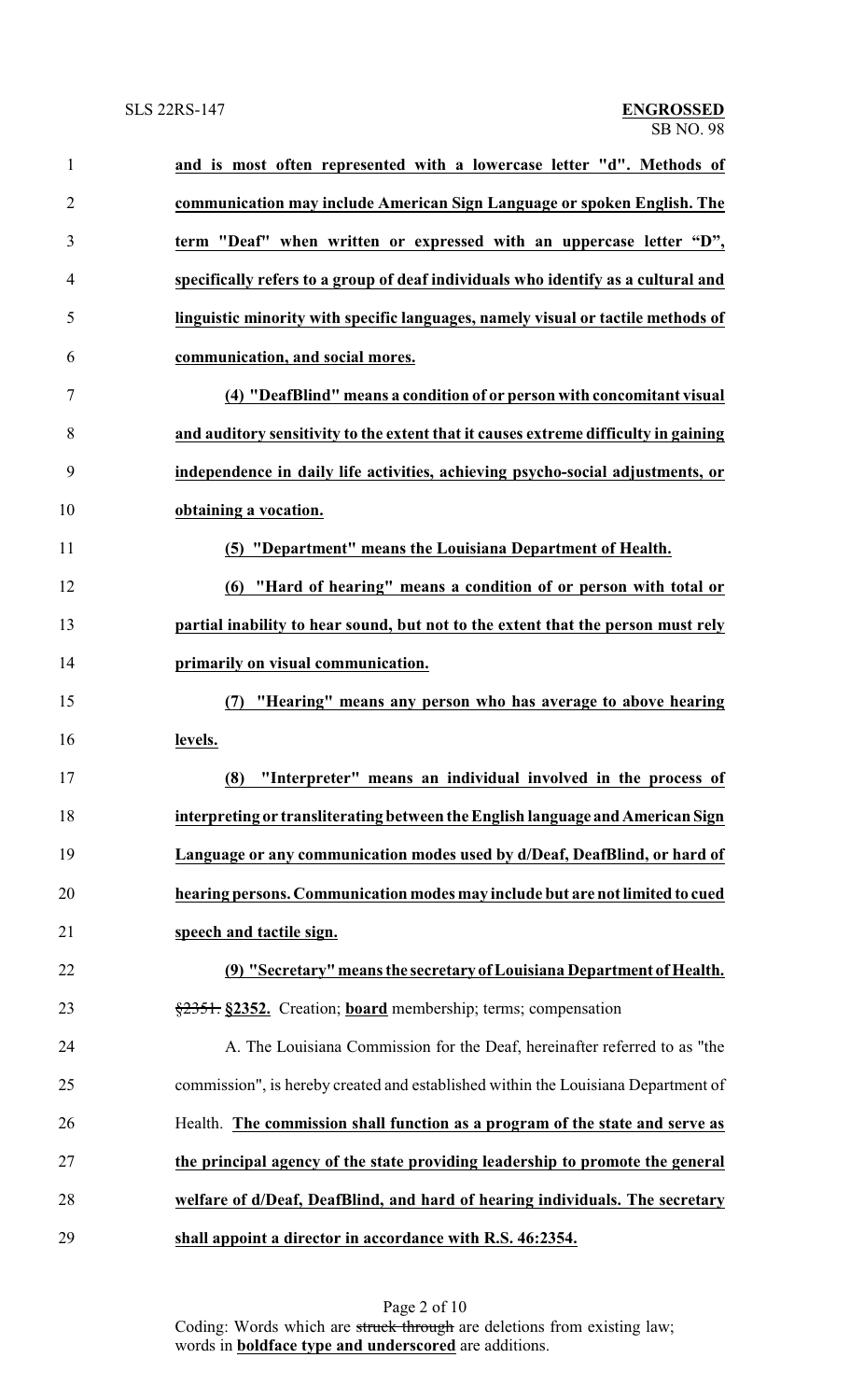| $\mathbf{1}$ | B. The commission shall be governed by a board which is hereby created          |
|--------------|---------------------------------------------------------------------------------|
| 2            | as a separate and distinct body to support the work of the commission and to    |
| 3            | advocate on behalf of d/Deaf, DeafBlind, and hard of hearing communities and    |
| 4            | their families. The secretary shall promulgate rules to establish the roles and |
| 5            | responsibilities of the board. The commission board shall consist of seventeen  |
| 6            | eighteen members as follows:                                                    |
| 7            | (1) The coordinator of vocational rehabilitation services to the deaf or his    |
| 8            | designee. The assistant secretary of the Louisiana Department of Health, office |
| 9            | of behavioral health or his designee.                                           |
| 10           | (2) The president of the Louisiana Association of the Deaf or his designee.     |
| 11           | (3) The president of the Louisiana Registry of Interpreters for the Deaf or his |
| 12           | designee.                                                                       |
| 13           | (4) The superintendent of the Louisiana School for the Deaf or his designee.    |
| 14           | (5) The secretary of the Department of Children and Family Services or his      |
| 15           | designee.                                                                       |
| 16           | (6) The superintendent of education or his designee.                            |
| 17           | (7) The secretary of the Louisiana Workforce Commission or his designee.        |
| 18           | (8) The speaker of the House of Representatives or his designee.                |
| 19           | (9) The president of the Senate or his designee.                                |
| 20           | (10) The secretary of the Louisiana Department of Health or his designee.       |
| 21           | (11) The executive director of the governor's office of disability affairs      |
| 22           | or his designee.                                                                |
| 23           | (12) In addition, the governor shall appoint seven lay members to the           |
| 24           | commission board, two of whom shall be deaf persons, one of whom shall be hard  |
| 25           | of hearing, two one of whom shall be parents of deaf persons a parent of a deaf |
| 26           | person, one of whom shall be a person who is DeafBlind, and two of whom shall   |
| 27           | be professionals who work with deaf persons. Each appointment by the governor   |
| 28           | shall be subject to Senate confirmation.                                        |
| 29           | B.C. A person shall be eligible for appointment to the board if his or her      |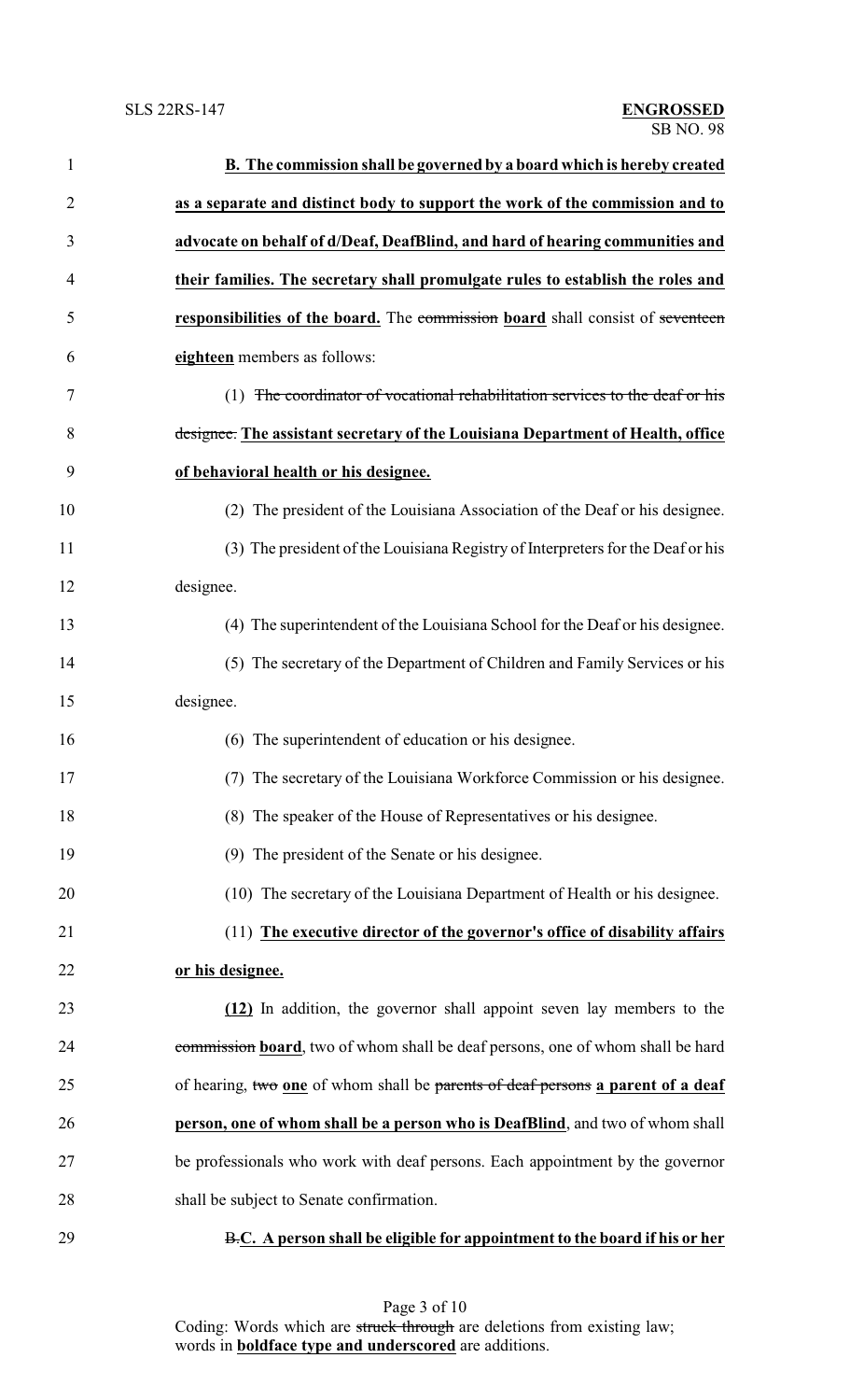| $\mathbf{1}$   | position, knowledge, or experience qualifies him or her to represent the                  |
|----------------|-------------------------------------------------------------------------------------------|
| $\overline{2}$ | concerns, needs, and recommendations of the d/Deaf, DeafBlind, and hard of                |
| 3              | <b>hearing communities.</b> All appointments shall be made for four years, except that if |
| $\overline{4}$ | a vacancy occurs, the appointment shall be made only for the length of the unexpired      |
| 5              | term.                                                                                     |
| 6              | <b>E.D.</b> The commission board shall meet and organize immediately after                |
| 7              | members are appointed and shall elect from its membership a chairman chairperson,         |
| 8              | who shall serve for two years, and such any other officers as it deems necessary. The     |
| 9              | commission board may establish rules and regulations for its own procedure and for        |
| 10             | the administration of the affairs of the commission. The commission board shall           |
| 11             | meet at least once in each quarter of the fiscal year and may meet more often as shall    |
| 12             | be deemed necessary by the chairman chairperson.                                          |
| 13             | <b>D.E.(1)</b> Members of the commission board shall receive no salary for their          |
| 14             | services, but shall be reimbursed for actual travel and other expenses incurred in the    |
| 15             | performance of their duties in accordance with travel regulations of the division of      |
| 16             | administration. Officers of the commission board shall be reimbursed for necessary        |
| 17             | and other expenses incurred in the performance of their duties.                           |
| 18             | (2) A board member may receive services offered by the commission to                      |
| 19             | the extent services are provided under the same terms and conditions as                   |
| 20             | received by any d/Deaf, DeafBlind, or hard of hearing individual in this state.           |

 **A board member receiving services offered by the commission shall not participate or have any involvement in any commission transaction or business matter regarding the provision of services received by the board member.**

24 E. **F.** Upon request of the commission **board**, the directors of the following agencies shall make themselves available for consultation and shall provide information regarding the services available to the deaf through their respective agencies:

(1) The office of behavioral health and substance abuse. **The Louisiana**

**Mental Health Advocacy Service.**

Page 4 of 10 Coding: Words which are struck through are deletions from existing law; words in **boldface type and underscored** are additions.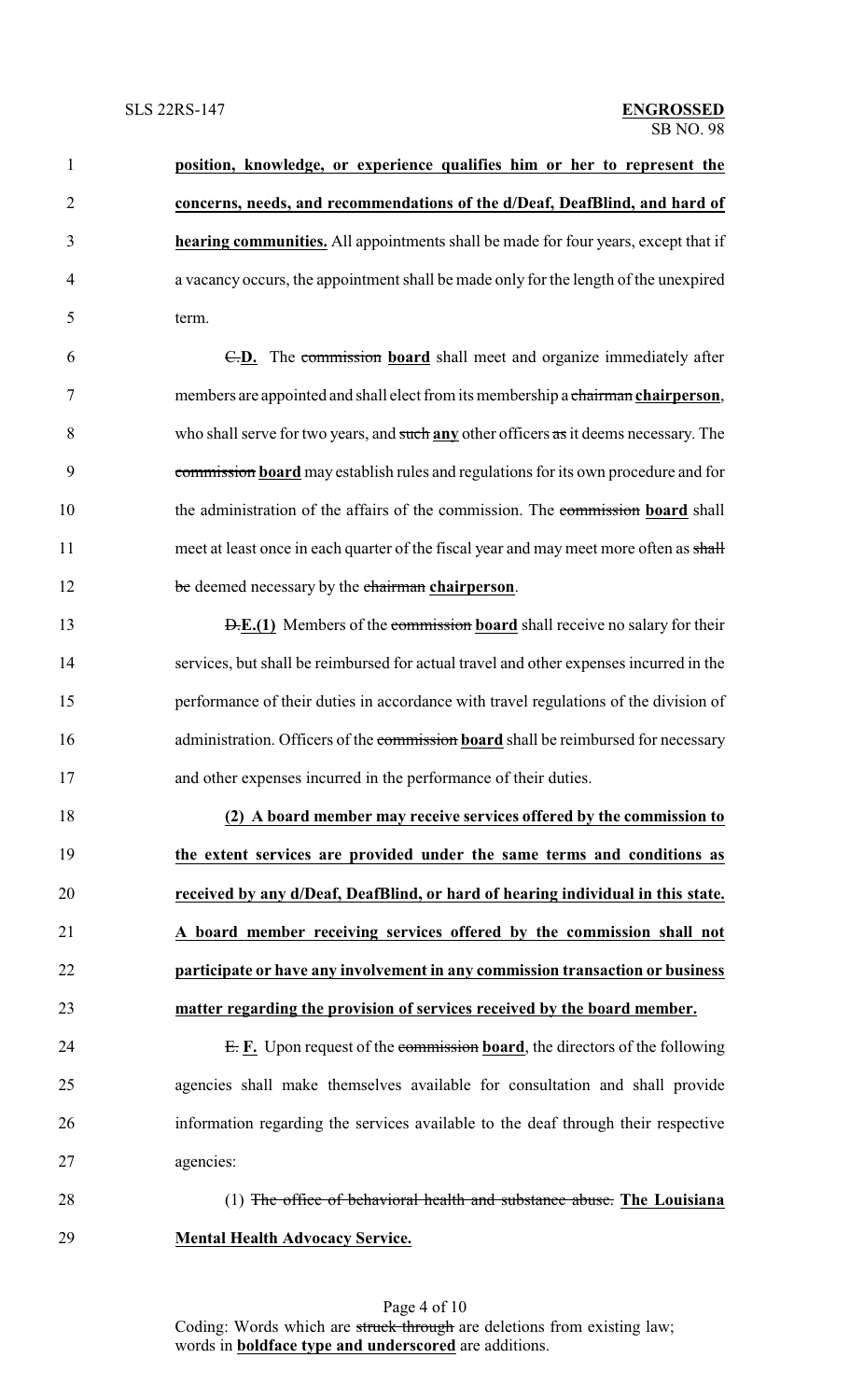| $\mathbf{1}$   | (2) The office of children and family services. The Louisiana Department         |
|----------------|----------------------------------------------------------------------------------|
| $\overline{2}$ | of Health, office of aging and adult services.                                   |
| 3              | (3) The <b>Louisiana Department of Health</b> , office for citizens with         |
| 4              | developmental disabilities.                                                      |
| 5              | $(4)$ The <b>governor's</b> office of elderly affairs.                           |
| 6              | (5) The office of health services and environmental quality. The Louisiana       |
| 7              | Department of Health medical assistance program.                                 |
| 8              | (6) The division of evaluation and services. The Governor's Office of            |
| 9              | <b>Homeland Security and Emergency Preparedness.</b>                             |
| 10             | G. Additionally, the commission shall have authority to The board may            |
| 11             | request consultation or information, or both, from any other state department or |
| 12             | agency serving deaf d/Deaf, DeafBlind, or hard of hearing persons.               |
| 13             | $\frac{$2352}{,}$ \$2353. Duties                                                 |
| 14             | The commission, with the guidance of the board, shall do all of the              |
| 15             | following:                                                                       |
| 16             | (1) Promote, coordinate, and facilitate accessibility of all public and private  |
| 17             | services to deaf d/Deaf, DeafBlind, and hard of hearing people through           |
| 18             | informing, educating, and advising businesses, industries, and other sectors on  |
| 19             | effective communication and the needs of d/Deaf, DeafBlind, and hard of          |
| 20             | hearing individuals to promote and ensure accessibility to public services.      |
| 21             | (2) Serve as advocate for the needs and rights of deaf d/Deaf, DeafBlind,        |
| 22             | and hard of hearing people.                                                      |
| 23             | (3) Collect information concerning deafness and provide for the                  |
| 24             | dissemination of this information.                                               |
| 25             | (4) Develop and implement a statewide program to ensure continuity of            |
| 26             | services to deaf d/Deaf, DeafBlind, and hard of hearing people.                  |
| 27             | (5) Inform, educate, and advise deaf citizens, parents, and families of the      |
| 28             | availability of programs and services for deaf d/Deaf, DeafBlind, and hard of    |
| 29             | <b>hearing</b> adults and children at all levels of state and local government.  |

Page 5 of 10 Coding: Words which are struck through are deletions from existing law; words in **boldface type and underscored** are additions.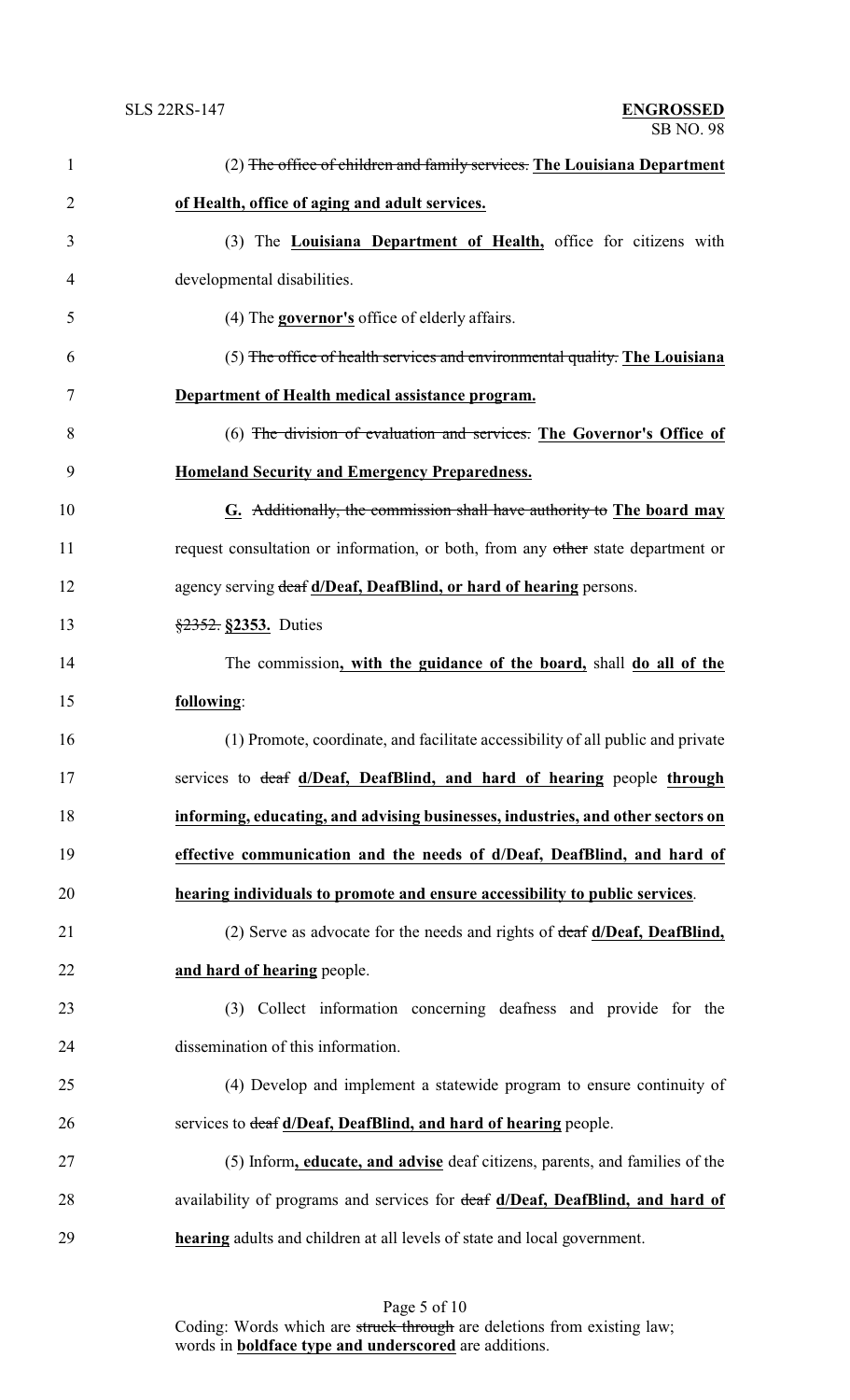| $\mathbf{1}$ | (6) Promote the training of interpreters and assist in the establishment of                |
|--------------|--------------------------------------------------------------------------------------------|
| 2            | interpreter training programs.                                                             |
| 3            | $(7)(a)$ Certify interpreters and maintain a registry of certified interpreters.           |
| 4            | The commission shall promulgate rules for the examination of applicants for                |
| 5            | certification and the issuance of certificates. Such rules shall be subject to legislative |
| 6            | oversight review pursuant to the Administrative Procedure Act and shall be subject         |
| 7            | to the following limitations: Establish, administer, and promote a statewide               |
| 8            | program to standardize interpreting services for those who are d/Deaf,                     |
| 9            | DeafBlind, or hard of hearing.                                                             |
| 10           | $(a)$ (b) The commission shall not promulgate any rule or regulation which                 |
| 11           | denies a deaf or hard of hearing person's right to choose his interpreter. do all of the   |
| 12           | following:                                                                                 |
| 13           | Establish the process and set the criteria for the professional<br>(i)                     |
| 14           | credentialing of interpreters.                                                             |
| 15           | Develop and maintain a registry of credentialed interpreters,<br>(ii)                      |
| 16           | including administrative guidelines for the registration process.                          |
| 17           | (iii) Set administrative guidelines regarding minimum qualifications and                   |
| 18           | registration for interpreters working in educational settings, in conjunction with         |
| 19           | the Department of Education. The commission shall review for approval                      |
| 20           | applications and renewals of state of Louisiana provisional and ancillary                  |
| 21           | certificates for interpreters working for the department or any of the local               |
| 22           | educational agencies or special school boards throughout the state under the               |
| 23           | supervision of the Board of Elementary and Secondary Education.                            |
| 24           | Establish criteria regarding the minimum qualifications and<br>(iv)                        |
| 25           | registration of persons who may serve as interpreters during a judicial or                 |
| 26           | quasi-judicial proceeding in this state or its political subdivisions for a person         |
| 27           | who is d/Deaf, DeafBlind, or hard of hearing, that align with and expand upon              |
| 28           | the rules of the Louisiana Supreme Court. No person shall serve as an                      |
| 29           | interpreter in the courts of this state without the required interpreter                   |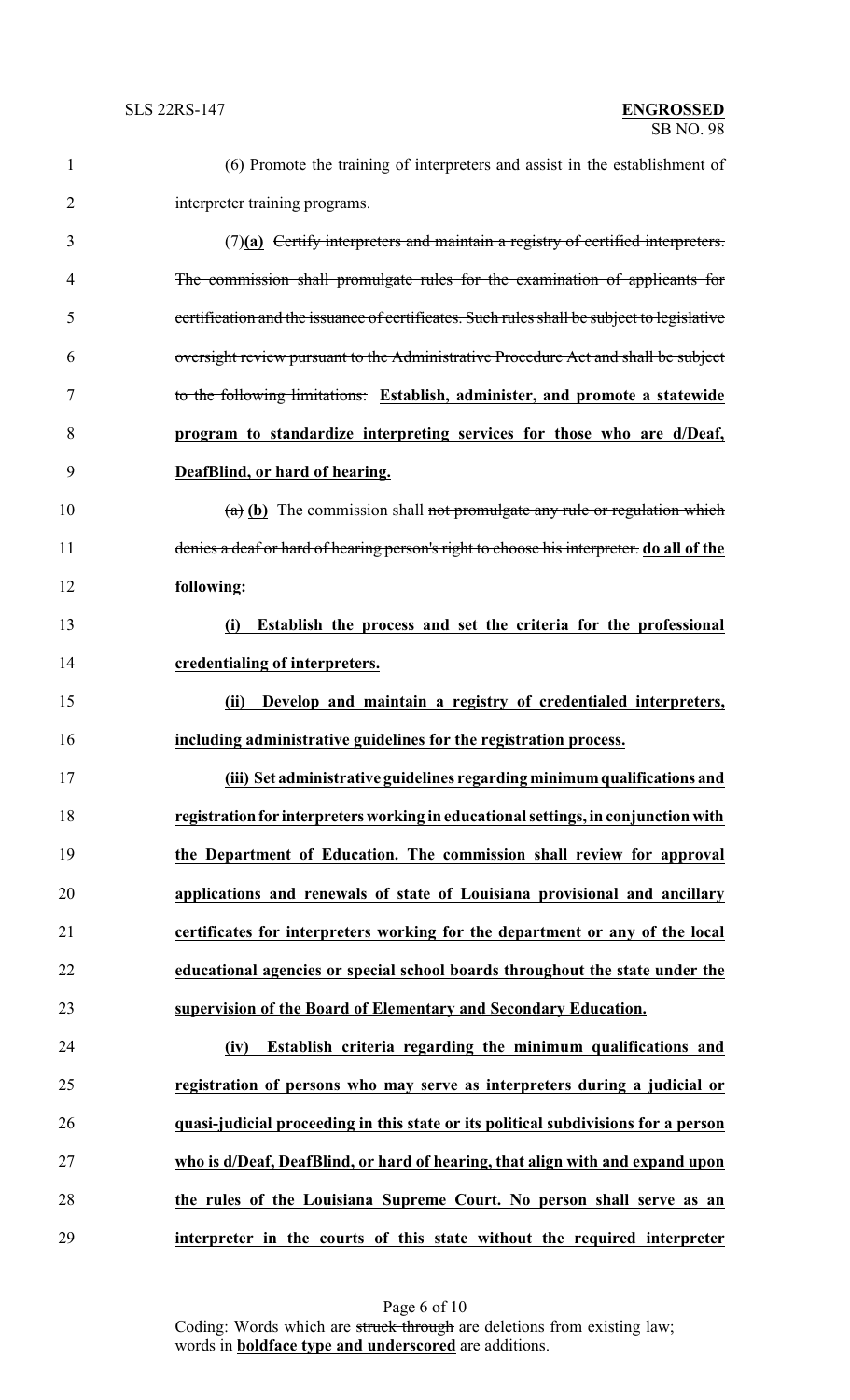| $\mathbf{1}$   | certification.                                                                         |
|----------------|----------------------------------------------------------------------------------------|
| $\overline{2}$ | (b) The commission shall exempt from the requirement of certification,                 |
| 3              | interpreters of religious services.                                                    |
| $\overline{4}$ | The commission shall promulgate rules for the regulation of<br>(c)                     |
| 5              | interpreters in this state. The rules shall, at a minimum, do all of the following:    |
| 6              | Charge reasonable fees to cover the administrative costs of<br>(i)                     |
| 7              | applications, examination of applications, and renewal of registration.                |
| 8              | (ii) Accept registration for applicants with valid credentialing from                  |
| 9              | another state, based on the board's recommendation for reciprocity.                    |
| 10             | (iii) Adopt conditions under which registration will expire.                           |
| 11             | (iv) Specify procedures outlining grounds for denying, suspending, or                  |
| 12             | revoking an interpreter's registration with the state.                                 |
| 13             | (v) Adopt and specify grievance policy and procedures and the process                  |
| 14             | for disciplining interpreters.                                                         |
| 15             | (vi) Provide for a deaf or hard of hearing person's right to choose his                |
| 16             | interpreter to the extent possible and appropriate.                                    |
| 17             | (vii) Exempt interpreters of religious services or those interpreting on               |
| 18             | a voluntary basis without compensation from the requirement of registration.           |
| 19             | (d) The commission shall charge reasonable fees to cover the administrative            |
| 20             | costs of applications, examinations, and renewal of certificates. establish standards  |
| 21             | for businesses or organizations providing interpreting services, which may             |
| 22             | include best practices for provision of services.                                      |
| 23             | (e) The commission shall waive examination requirements for applicants with            |
| 24             | valid certification from another state, based on the board's recommendation for        |
| 25             | reciprocity.                                                                           |
| 26             | (f) The commission shall adopt procedures under which certificates will                |
| 27             | expire.                                                                                |
| 28             | $(g)$ The commission shall specify procedures outlining grounds for denying,           |
| 29             | suspending, or revoking interpreters' certificates, and for disciplining interpreters. |

Page 7 of 10 Coding: Words which are struck through are deletions from existing law; words in **boldface type and underscored** are additions.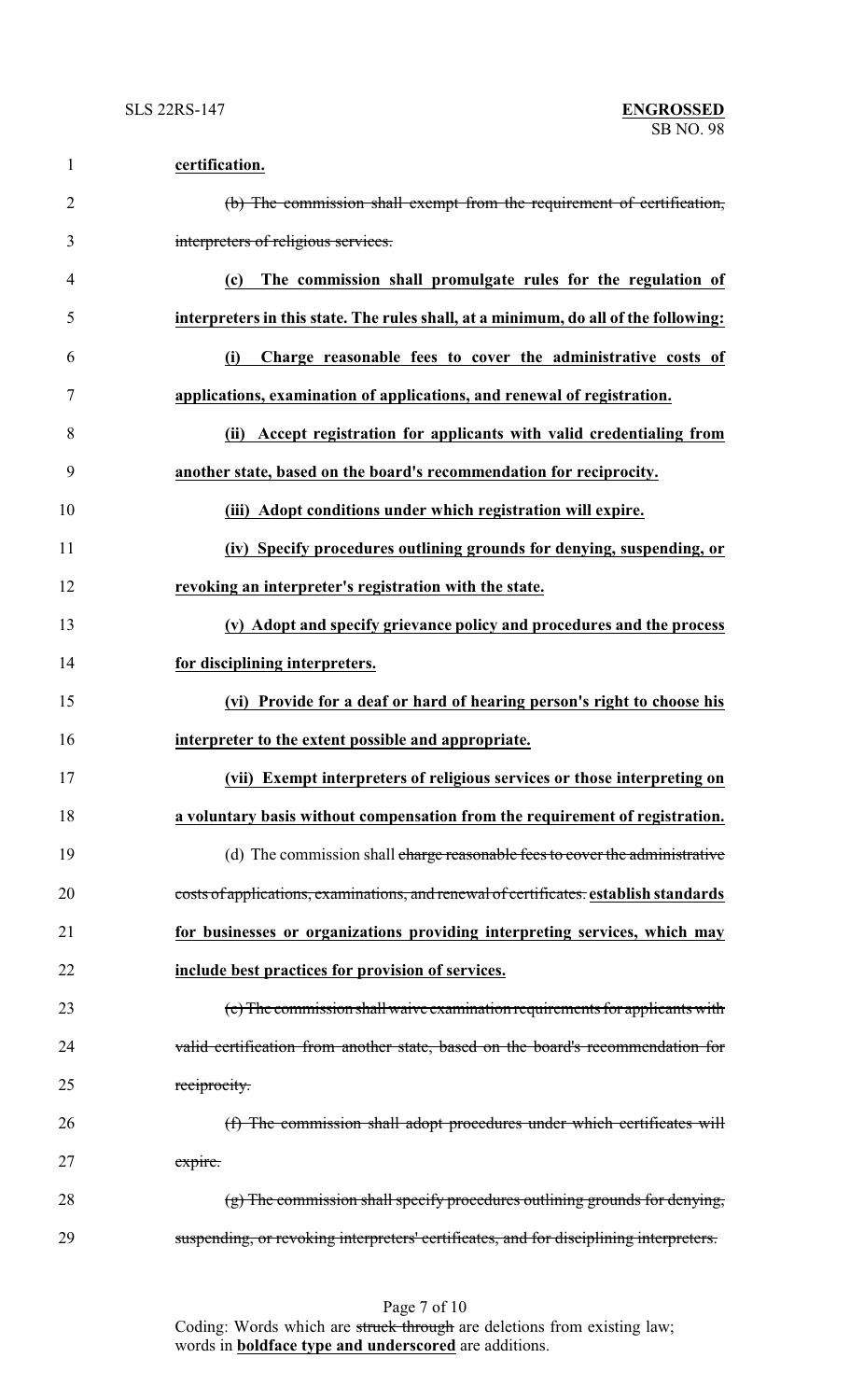| 1  | (h) The certification of interpreters by the Louisiana Commission for the                |
|----|------------------------------------------------------------------------------------------|
| 2  | <b>Deaf shall not be applicable to the Louisiana State Department of Education or to</b> |
| 3  | any of the local educational agencies and special board schools throughout the state     |
| 4  | under the supervision of the Board of Elementary and Secondary Education. Such           |
| 5  | certification shall incorporate an evaluation conducted by the Interpreter               |
| 6  | Certification Board of the Louisiana Commission for the Deaf.                            |
| 7  | (8) Provide all services of the commission to deaf people with visual                    |
| 8  | impairments.                                                                             |
| 9  | (9) Provide interpreter services to the deaf in accordance with rules and                |
| 10 | regulations adopted by the commission.                                                   |
| 11 | $(10)(a)$ Establish, administer, and promote a statewide program to provide              |
| 12 | access to all public telecommunications services by persons who are deaf, deaf-blind,    |
| 13 | and others such as persons with severe hearing loss or severe speech impairments.        |
| 14 | This program shall include but is not limited to:                                        |
| 15 | (i) The purchase and distribution of telecommunications devices and related              |
| 16 | devices for the purposes listed above.                                                   |
| 17 | (ii) The creation of a dual party relay system to function as a communications           |
| 18 | bridge between members of the deaf and hearing citizenry.                                |
| 19 | (iii) Recommendation for the selection of staff, rate/surcharge, operating               |
| 20 | budget, and other related matters, determination of functions of the staff, approval     |
| 21 | of the selection of appropriate equipment, development, evaluation, and modification     |
| 22 | of the distribution system for specialized equipment, approval of the development,       |
| 23 | implementation, evaluation, and modification of a year-round, twenty-four-hour dual      |
| 24 | party relay system, and the engagement in other related activities not inconsistent      |
| 25 | with legal mandates nor otherwise prohibited by law.                                     |
| 26 | $\left(\frac{b}{8}\right)$ The commission shall promulgate, Promulgate pursuant to R.S.  |
| 27 | 49:950, et seq., such the procedures, regulations, rules, and criteria and may also      |
| 28 | take other action necessary to implement and administer this program the provisions      |
| 29 | of this Chapter where not otherwise prohibited by law.                                   |

Page 8 of 10 Coding: Words which are struck through are deletions from existing law; words in **boldface type and underscored** are additions.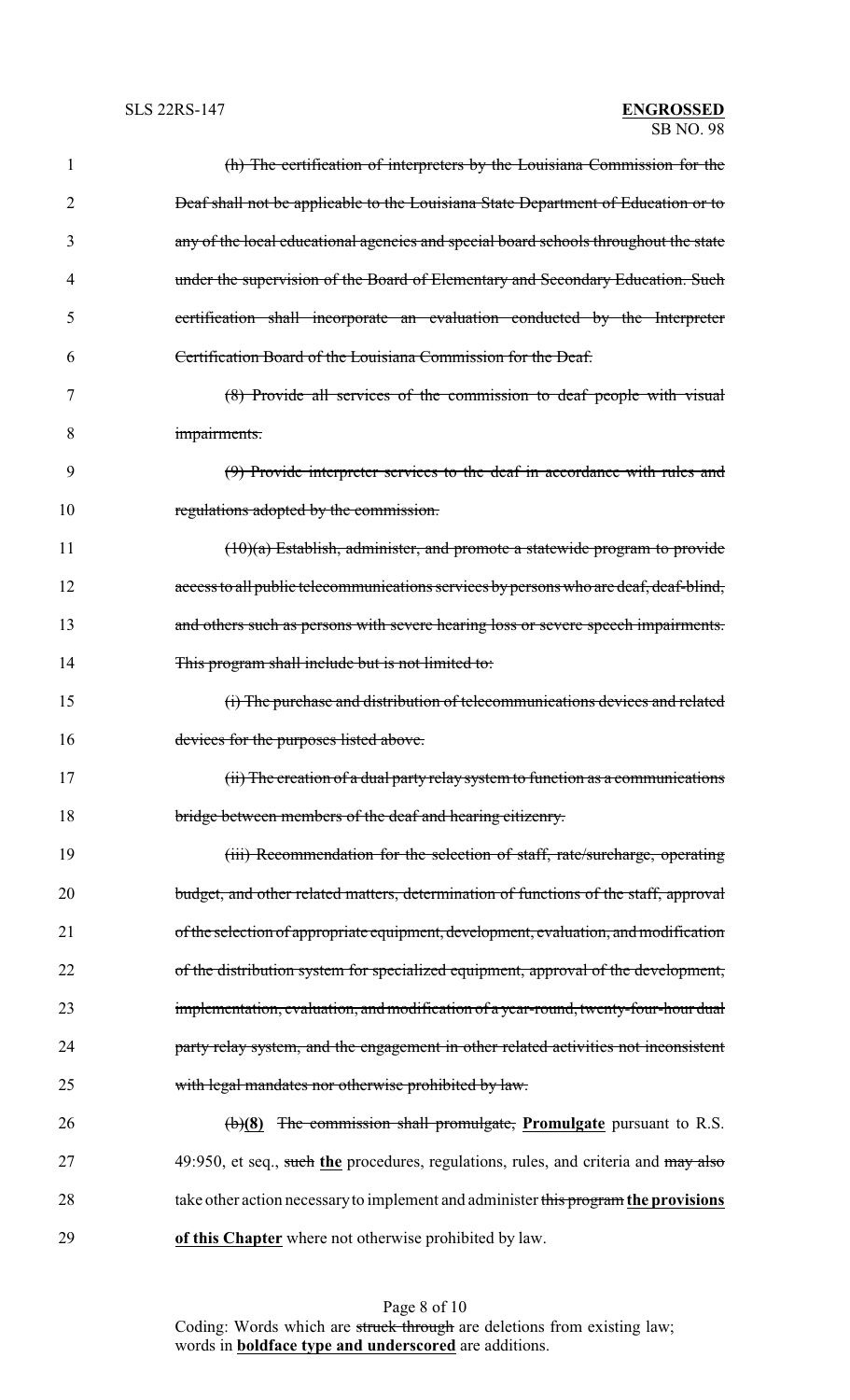| 1              | $\frac{2353}{2}$ \$2354. Employees                                                    |
|----------------|---------------------------------------------------------------------------------------|
| $\overline{2}$ | The secretary of the Louisiana Department of Health shall employ a director           |
| 3              | who shall be the executive officer of the commission. The secretary shall consider    |
| 4              | the recommendations of the board in the hiring and termination processes of           |
| 5              | the director. The director shall be a trained professional, having experience as such |
| 6              | with the deaf d/Deaf, DeafBlind, or hard of hearing individuals, and skilled in the   |
| 7              | use of sign language American Sign Language or other commonly used methods            |
| 8              | of communication. The director may be either a deaf person or a hearing person        |
| 9              | with normal hearing, but preference shall be given to a deaf person. The secretary of |
| 10             | the Louisiana Department of Health shall employ such any other employees as are       |
| 11             | necessary to carry out the provisions of this Chapter.                                |
| 12             | $\frac{$2354}{$2355}$ . Funds                                                         |
| 13             | The commission may receive monies from any source, including federal                  |
| 14             | funds, grants, and gifts, which shall be expended for the purposes designated in this |
| 15             | Chapter. Immediately upon receipt, the secretary of the Louisiana Department          |
| 16             | of Health shall remit revenues collected to the treasurer. After allocation of        |
| 17             | money to the Bond Security and Redemption Fund as provided in Article VII,            |
| 18             | Section 9(B) of the Constitution of Louisiana, the treasurer shall deposit in and     |
| 19             | credit to the Telecommunications for the Deaf Fund the monies remitted by the         |
| 20             | secretary for the administration of programming of the commission in                  |
| 21             | accordance with R.S. 47:1061.                                                         |
| 22             | Section 2. R.S. 46:2352(F)(introductory paragraph) is hereby amended and reenacted    |
| 23             | to read as follows:                                                                   |
| 24             | §2352. Creation; board duties and membership; terms; compensation                     |
| 25             | $\ast$<br>$\ast$<br>∗                                                                 |
| 26             | F. Upon request of the board, the directors of the following agencies, and            |
| 27             | the secretary in the case of the Department of Elderly Affairs, shall make            |
| 28             | themselves available for consultation and shall provide information regarding the     |
| 29             | services available to the deaf through their respective agencies:                     |

Page 9 of 10 Coding: Words which are struck through are deletions from existing law; words in **boldface type and underscored** are additions.